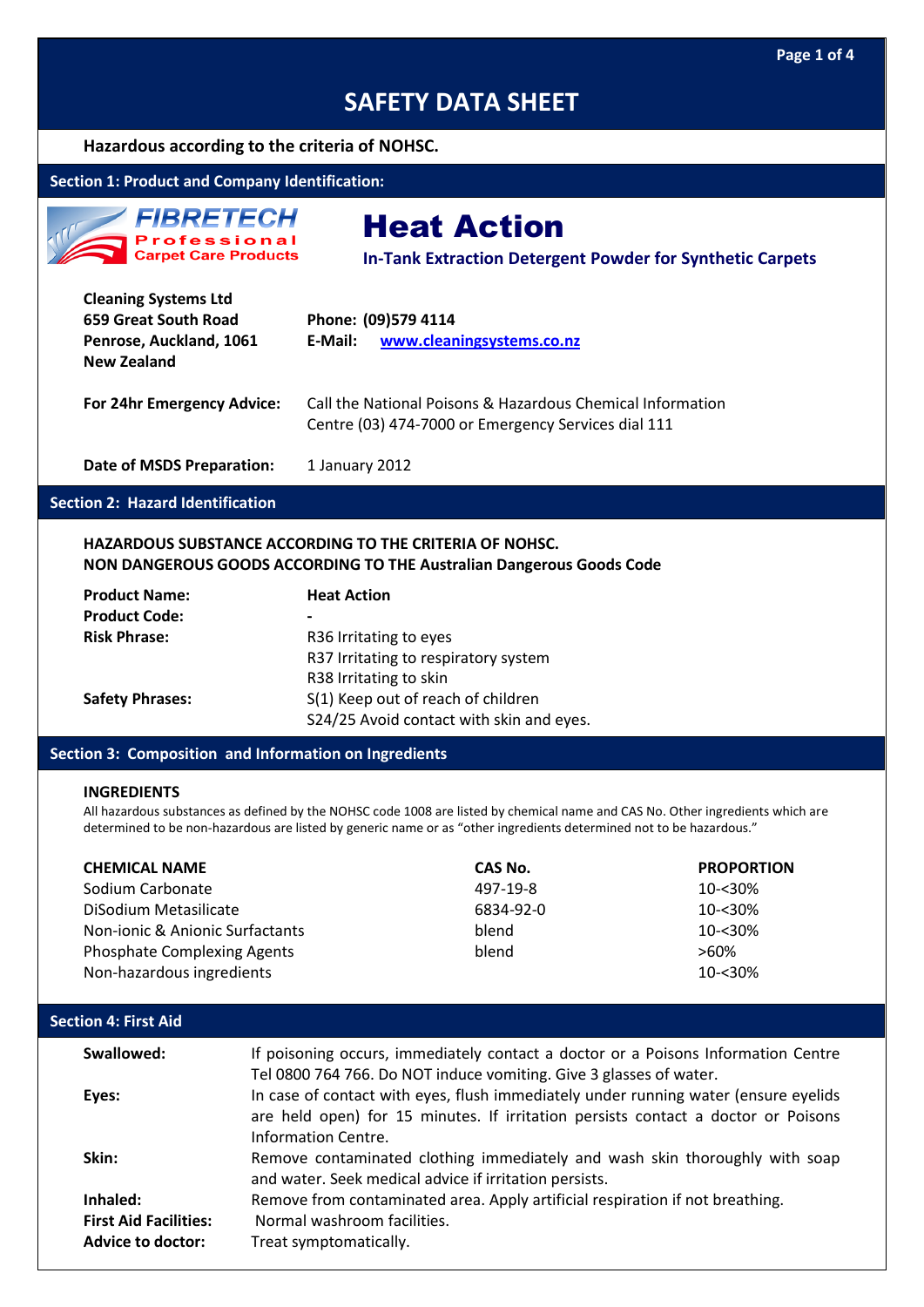| <b>Section 5: Fire Fighting Measures</b>                                                                                                                                                                                                                         |                                                                                                                                                                                                                                                                                                                                                                                                           |  |
|------------------------------------------------------------------------------------------------------------------------------------------------------------------------------------------------------------------------------------------------------------------|-----------------------------------------------------------------------------------------------------------------------------------------------------------------------------------------------------------------------------------------------------------------------------------------------------------------------------------------------------------------------------------------------------------|--|
| <b>Flammability:</b><br><b>Hazardous Combustion Products:</b>                                                                                                                                                                                                    | Not flammable or combustible.<br>Fire/Explosion Hazard: Use dry chemical, foam or water fog. Wear full body protective clothing with self-<br>contained breathing apparatus (SCBA) and protective gloves. Prevent by any means<br>available to prevent any spillage entering a watercourse.<br>None known                                                                                                 |  |
|                                                                                                                                                                                                                                                                  |                                                                                                                                                                                                                                                                                                                                                                                                           |  |
| <b>Section 6: Accidental Release Measures</b>                                                                                                                                                                                                                    |                                                                                                                                                                                                                                                                                                                                                                                                           |  |
| <b>Spills and Disposals:</b><br><b>Personal Protective Equipment:</b>                                                                                                                                                                                            | Large Spills - Pick up using a plastic shovel and place into labelled drums and dispose<br>of according to local government regulations. Immediately notify emergency<br>services (Police or Fire Brigade) if the spill is too large for you to safely and<br>effectively handle.<br><b>Small Spills</b> - Flush away with copious amounts of water.<br>Refer to Section 8 of this MSDS for PPE required. |  |
| <b>Section 7: Safe Handling Information</b>                                                                                                                                                                                                                      |                                                                                                                                                                                                                                                                                                                                                                                                           |  |
|                                                                                                                                                                                                                                                                  |                                                                                                                                                                                                                                                                                                                                                                                                           |  |
| <b>Storage &amp; Transport:</b>                                                                                                                                                                                                                                  | Store in a cool place and out of direct sunlight. Keep container sealed when not in<br>use. Store locked up and out of reach of children. Only store in the original container<br>as supplied by the manufacturer.                                                                                                                                                                                        |  |
| Handling:                                                                                                                                                                                                                                                        | Always use recommended Personal Protective Equipment (see section 8 of this<br>MSDS). Do not mix with any other chemical unless expressly recommended by the<br>manufacturer.                                                                                                                                                                                                                             |  |
| <b>Section 8: Exposure Controls and Personal Protection</b>                                                                                                                                                                                                      |                                                                                                                                                                                                                                                                                                                                                                                                           |  |
|                                                                                                                                                                                                                                                                  |                                                                                                                                                                                                                                                                                                                                                                                                           |  |
| <b>Exposure Standards:</b><br><b>Engineering Controls:</b>                                                                                                                                                                                                       | No exposure standards have been assigned to this product.<br>Maintain adequate ventilation at all times. Avoid dusting product. In most<br>circumstances natural ventilation systems are adequate unless the material is<br>heated, reacted or otherwise changed in some type of chemical reaction, then the                                                                                              |  |
| <b>Personal Protection Equipment:</b>                                                                                                                                                                                                                            | use of a local exhaust ventilation system is recommended.                                                                                                                                                                                                                                                                                                                                                 |  |
|                                                                                                                                                                                                                                                                  | Gloves - NBR, vinyl gloves or other chemical resistant gloves.<br>Goggles-Avoid contact with eyes. If eye contact is possible then use chemical<br>goggles.<br>Respiratory Protection - Not normally required. If used in confined spaces, select<br>and use respirators in accordance with AS/NZS 1715/1716. The use of half-face P1<br>(dust/mist) respirator with replaceable filters is recommended.  |  |
| <b>Section 9: Physical and Chemical Properties</b>                                                                                                                                                                                                               |                                                                                                                                                                                                                                                                                                                                                                                                           |  |
| Appearance:<br><b>Boiling Point:</b><br><b>Vapour Pressure:</b><br><b>Specific Gravity:</b><br><b>Flashpoint:</b><br><b>Flammability Limits:</b><br><b>Solubility in Water:</b><br><b>OTHER PROPERTIES</b><br><b>Corrosiveness:</b><br><b>Reactivity:</b><br>pH: | Orange / Pink free flowing powder with a lemon fragrance.<br>Not relevant<br>Not relevant<br>Not relevant<br>Not flammable<br>Not flammable<br>Soluble up to 150g / Lt (25°C)<br>Not corrosive.<br>Not reactive.<br>$11.0 - 11.5$ (1% sln)<br>$9.8 - 10.2$ (0.1% sln)                                                                                                                                     |  |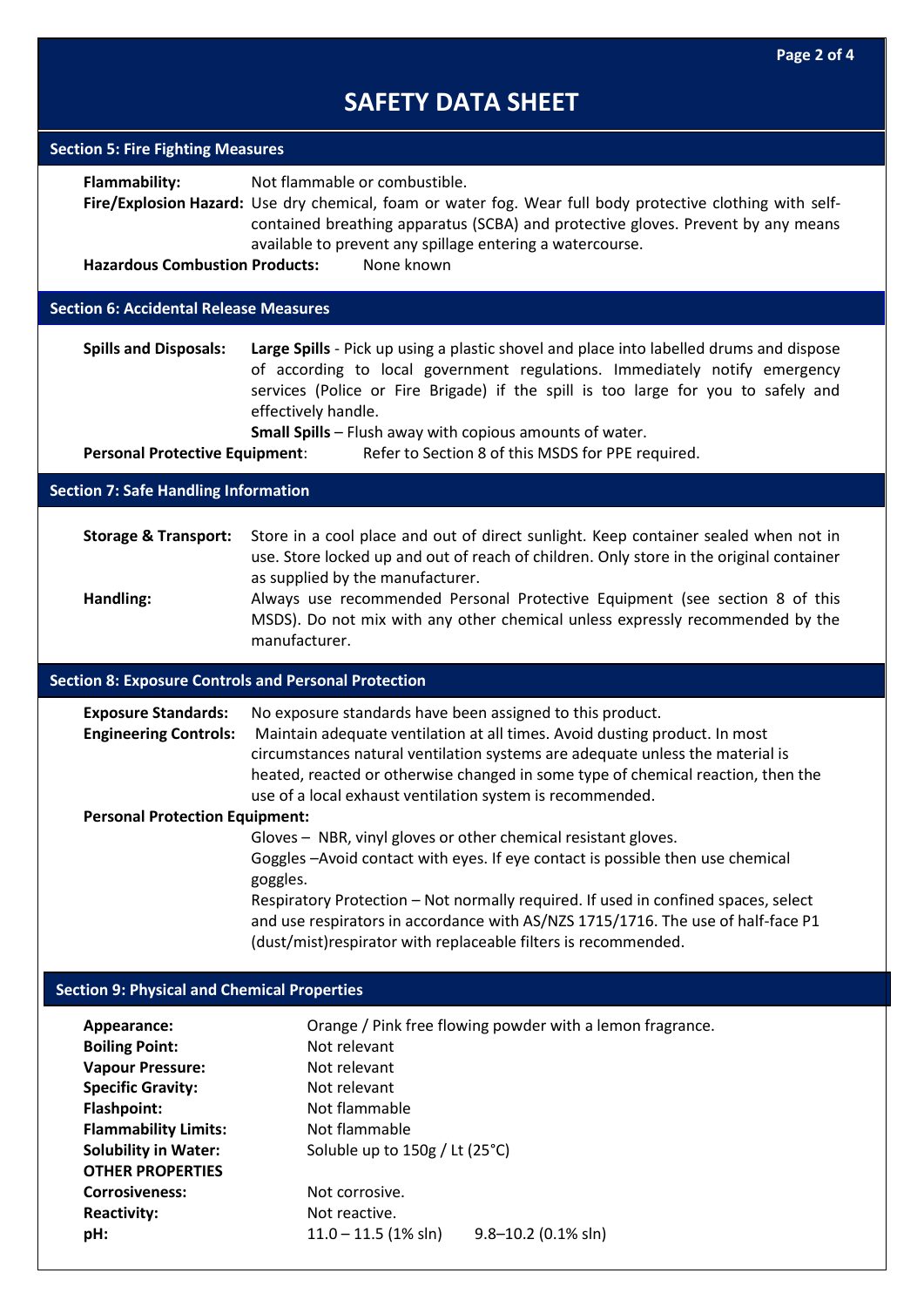## **Section 10: Stability and Reactivity**

| Stability:                               | Stable under normal conditions of use. |
|------------------------------------------|----------------------------------------|
| <b>Hazardous Decomposition Products:</b> | None known.                            |
| <b>Hazardous Polymerization:</b>         | Will not occur.                        |
| Incompatibilities:                       | Strong acids.                          |
| <b>Conditions to avoid:</b>              | Incompatibilities.                     |
|                                          |                                        |

# **Section 11: Toxicological Information**

| <b>HEALTH EFFECTS</b><br><b>ACUTE</b> |                                                                                                                                                                                                                                  |  |  |
|---------------------------------------|----------------------------------------------------------------------------------------------------------------------------------------------------------------------------------------------------------------------------------|--|--|
| Swallowed:                            | Will cause irritation and possible burns to mouth, throat and stomach with effects including<br>mucous build-up, irritation to the tongue and lips and pains in the stomach, which may lead<br>to nausea, vomiting and diarrhea. |  |  |
| Eye:                                  | Will cause severe irritation to the eyes with effects including: tearing, pain, and temporary<br>blurred vision.                                                                                                                 |  |  |
| Skin:<br>Inhaled:                     | Will cause irritation to the skin, with effects including; redness, itching and drying/defatting.<br>Inhalation from product dusting is unlikely as the powder is moist.                                                         |  |  |
| <b>CHRONIC</b>                        | Prolonged or repeated skin contact may lead to dermatitis.<br>Prolonged or unattended eye contact may lead to permanent blindness.                                                                                               |  |  |

**Toxicological Information:** There is no toxicological information for the product **Heat Action**, however for the ingredient: **Sodium Tripolyphosphate** Oral LD50 (rat): 4100 mg/kg Dermal LD50 (rabbit): >7940mg/kg

# **Section 12: Ecological Information**

**Ecological Information:** There is no ecological information for the product **Heat Action.**

### **Section 13: Disposal Considerations**

**Disposal Methods:** Recycle all plastic containers using suitable local council recycling facilities. Rinse out the container with clear water. Avoid tipping product directly into the sewer system.

## **Section 14: Transport Information**

**Heat Action** is not classified as a Dangerous Good for transport or storage.

| <b>UN Number:</b>            | Not allocated |
|------------------------------|---------------|
| <b>Dangerous Goods Class</b> |               |
| and Subsidiary Risk:         | Not allocated |
| <b>Proper Shipping Name:</b> | Not allocated |
| <b>Hazchem Code:</b>         | Not allocated |
| <b>Poisons Schedule No:</b>  | Not allocated |